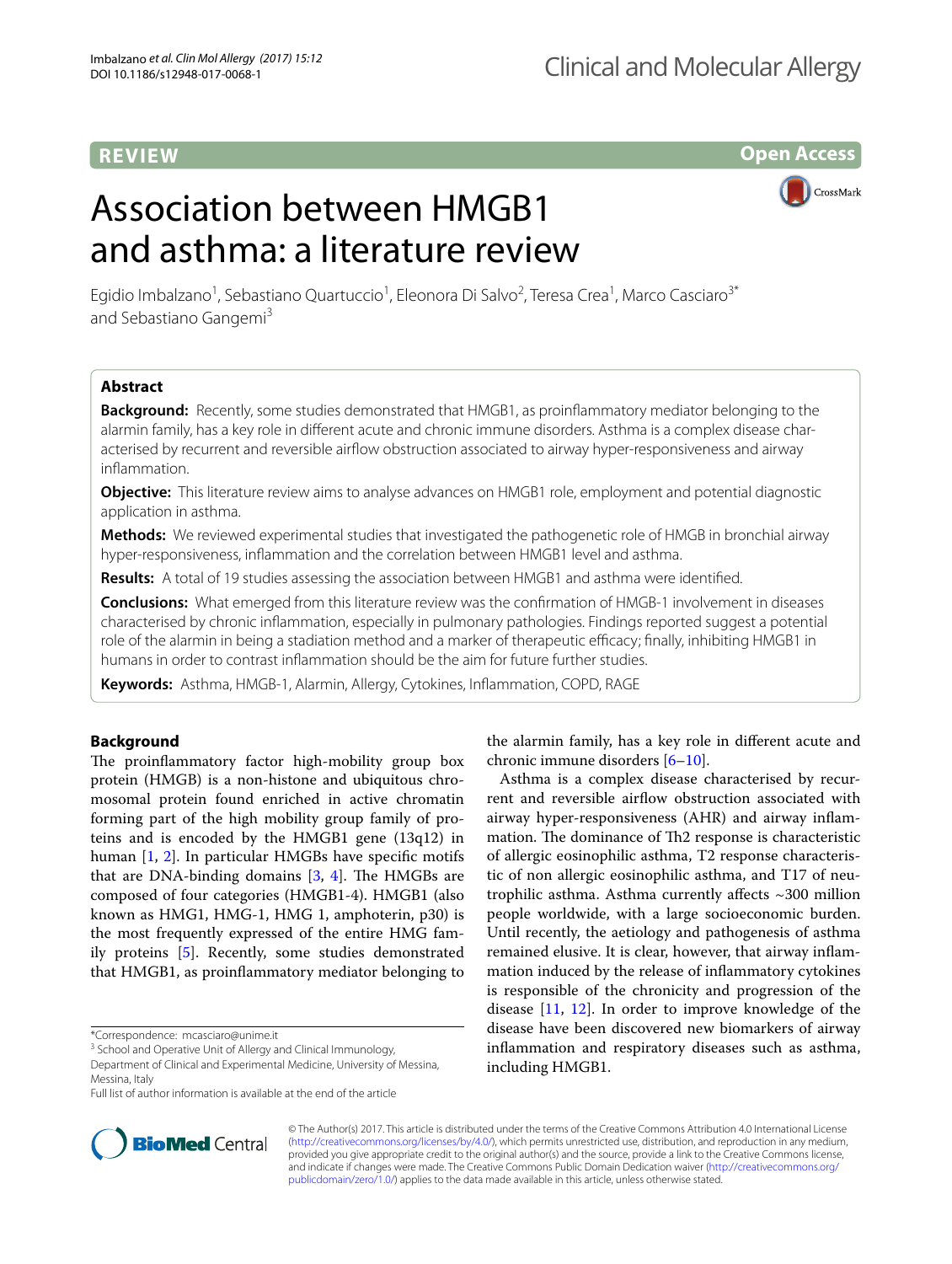This review aim is to analyse advances on HMGB1 role, employment and potential diagnostic application in asthma. We reviewed experimental studies that investigated the pathogenetic role of HMGB in bronchial airway hyper-responsiveness, infammation and the correlation between HMGB1 level and asthma.

# **Methods**

This literature review has been conducted employing two databases: PubMed and ScienceDirect. On these websites we looked for articles from inception through December 2016 using a key term related to asthma: "asthma" and one key term related to HMGB1: "HMGB1".

We determined that the abstracts of those articles whose titles suggested they might have examined the association between asthma and HMGB1 were to be considered. The whole article was read if the abstract indicated the article potentially met the inclusion criteria. Finally we reviewed and searched references of the selected articles and the ones whose titles suggested that could have considered the association between asthma and HMGB1 in order to identify further studies that met the inclusion criteria. Articles were included in our review according to the following inclusion criteria: English language, publication in peer reviewed journals. Articles were excluded by title, abstract or full text for irrelevance to the topic in question. Further exclusion criteria were: non-research articles.

Three authors (MC, SQ, TC) conducted the initial search and separately reviewed and selected the references based on the inclusion and exclusion criteria.

Data obtained from our research of articles includes: study author names, publication dates, study designs (i.e., case-control, cross-sectional, longitudinal), groups studied, clinical and biological variables, outcome of interest of the study.

Principal outcome of interest included studies about advanced molecular targets on animals and humans as either disease marker or pathogenic mechanisms.

Given considerable diversity in the study designs and subjects of the selected studies (in terms of biological and clinical variables), characteristics of the observed popula‑ tions and protocols are summarised and the study outcome is delineated using descriptive statistics without conducting any meta-analyses. The heterogeneity of the studies included in our paper is a limitation of our review since both animals and humans, in vivo and in vitro studies are included; moreover pathogenetic and clinical research are described.

## **Results**

As resumed in Table [1](#page-2-0) a total of 19 studies assessing the association between HMGB1 and asthma were identifed.

# **HMGB‑1 human clinical studies**

Watanabe et al. were the frst to test the level of HMGB1 and of the endogenous secretory receptor for advanced glycation end products (esRAGE) in sputum of asthmatic patient. In 2011 they dosed HMGB-1 and esRAGE levels in induced sputum of 44 asthmatic patients (before any asthma treatment) and 15 normal controls (Japanese, non-smokers subjects, with no history of respiratory infection for minimum of 4 weeks before the study). HMGB-1 sputum levels were signifcantly augmented in asthmatic patients than in controls, and there was an accordance between HMGB-1 level and the severity of disease. esRAGE levels in induced sputum from asthmatic subjects were considerably higher than those in healthy ones, with no signifcant diferences in esRAGE levels between the mild persistent and the severe asthmatic patients [\[13\]](#page-8-1).

In 2011 Hou et al. enrolled 61 asthmatic and 47 COPD untreated patients and compared them with controls. HMGB1 levels in induced sputum were higher in patients with all severities of asthma and in those with COPD than healthy subjects. Plasma and sputum HMGB1 levels were higher in patients with severe asthma than in patients with mild one. There were no significant variation in sputum HMGB1 levels between subjects with mild asthma and controls and between mild asthma and moderate asthma. Plasma HMGB1 levels were noticeably higher in patients with moderate asthma than in those with mild asthma. Serum and sputum HMGB1 levels of COPD patients were signifcantly augmented than levels in asthmatic ones. The differences of plasma and sputum HMGB1 levels were not signifcant between patients with non eosinophilic asthma and eosinophilic asthma patients. In every patient, HMGB1 levels in plasma and induced sputum pointed out a significant negative correlation with lung function parameters (FEV1, FEV1) and FEV1/FVC ratio [[14\]](#page-8-2).

Sukkar et al. in 2012, enrolled asthmatic subjects  $(n = 516)$ , COPD ones  $(n = 537)$  and healthy controls  $(n = 518)$ . They rated total sRAGE, neutrophils, endogenous secretory RAGE (esRAGE), HMGB1 and serum amyloid A (SAA) on bronchial lavage fluid. They enrolled subjects using inhaled corticosteroids (ICS) reporting increased HMGB1 in the airways in stable COPD and in asthmatic sputum. Moreover, they dosed systemic levels of soluble RAGE (sRAGE) in a separate group of asthmatic ( $n = 5101$ ) and COPD ( $n = 534$ ) patients. Subjects with neutrophilic asthma or COPD had no levels of lung sRAGE, while levels of sRAGE in non-neutrophilic asthma/COPD were almost the same to those in controls. Systemic sRAGE was signifcantly decreased in patients afected by neutrophilic asthma or COPD compared to those which haven't airway neutrophilia. sRAGE and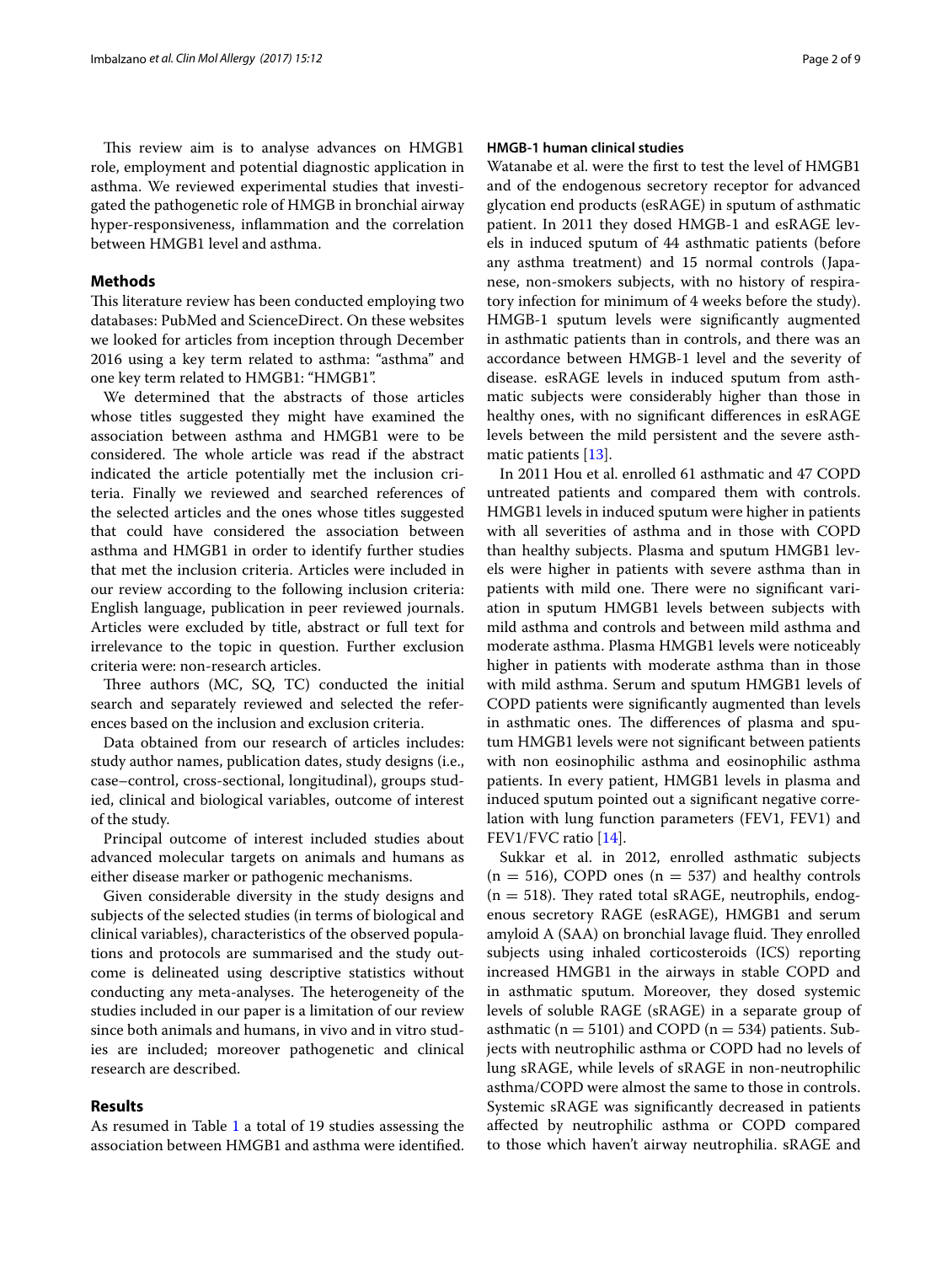|                | Table 1 Studies assessing the association between HMGB1 and asthma                                                                                                                |                                  |                          |                                                 |             |                                                               |                                                                           |
|----------------|-----------------------------------------------------------------------------------------------------------------------------------------------------------------------------------|----------------------------------|--------------------------|-------------------------------------------------|-------------|---------------------------------------------------------------|---------------------------------------------------------------------------|
| <b>Authors</b> | Manuscript title                                                                                                                                                                  | Year                             | Animals<br>Humans        | Tissue                                          | HMGB1 level | Laboratory test                                               | Functional or imaging test                                                |
| Watanabe       | Increased levels of HMGB-1 and endogenous secre-<br>tory RAGE in induced sputum from asthmatic<br>patients                                                                        | $\times$<br>2011                 |                          | Sputum                                          | Λ           | RAGE                                                          | Spirometry                                                                |
| <b>UCH</b>     | High mobility group protein B1 (HMGB1) in asthma:<br>comparison of patients with chronic obstructive<br>pulmonary disease and healthy controls                                    | $\times$<br>2011                 |                          | Sputum plasma                                   | ∧           |                                                               | Spirometry                                                                |
| Zhou           | HMGB1 and RAGE levels in induced sputum correlate<br>with asthma severity and neutrophil percentage                                                                               | $\times$<br>2012                 | I                        | Sputum                                          | ∧           | RAGE                                                          | Spirometry                                                                |
| Shim           | The role of high-mobility group box-1 (HMGB1) in<br>the pathogenesis of asthma                                                                                                    | $\times$<br>2012                 | $\times$                 | Sputum (human) lung<br>tissue, BAL (animal)     | ∧           | IL-4, IL-5, IL-13, and<br>GM-CSF                              | $\overline{\phantom{a}}$                                                  |
| Sukkar         | ha and<br>Soluble RAGE is deficient in neutrophilic asthm<br>SOPD                                                                                                                 | $\times$<br>2012                 |                          | Sputum serum                                    | Α           | RAGE; SAA                                                     |                                                                           |
| Lee            | reduced airway inflammation and remodeling in a<br>Inhibition of high-mobility group box 1 in lung<br>mouse model of chronic asthma                                               | $\mathsf I$<br>2013              | $\times$                 | Mediastinal lymph nodes<br>and lungs tissue BAL | ∧           |                                                               | $\overline{1}$                                                            |
| Zhang          | responses in mice with neutrophilic asthma by sup-<br>pressing dendritic cell-mediated Th17 polarization<br>Recombinant HMGB1 A box protein inhibits Th17                         | 2014                             | $\times$                 | Lung tissue                                     | $\wedge$    |                                                               | Whole-body plethysmography                                                |
| Zhang          | neutrophilic airway inflammation by suppressing<br>Anti-HMGB1 neutralizing antibody ameliorates<br>dendritic cell-mediated Th17 polarization.                                     | I<br>2014                        | $\times$                 | Bone marrow<br>Lung tissue<br>BALF              | λ           |                                                               |                                                                           |
| Tang           | infiltration partly through a high mobility group<br>box 1-dependent mechanism in a chemical-<br>Ethyl pyruvate decreases airway neutrophil<br>induced murine asthma model        | 2014                             | $\times$                 | Lymphnodes<br>Lung tissue<br>BALF               | ∧           |                                                               | Barometric plethysmographic<br>chamber                                    |
| ΣÑ             | Th2-type response-induced airway inflammation of<br>High mobility group box 1: a novel mediator of<br>acute allergic asthma                                                       | 2015                             | $\times$                 | Lung tissue<br>BAL                              | Λ           | IL-17, IFN-y, GATA3<br>$IL-4, IL-5, IL-6, IL-8,$              | Measuring airway resistance of<br>lung (RL) and Cdyn via MCh<br>challenge |
| öjo            | matrix synthesis and wound repair in human bron-<br>High-mobility group box 1 promotes extracellular<br>chial epithelial cells                                                    | $\times$<br>2015                 | $\overline{\phantom{a}}$ | Cell culture                                    |             | rins, extra cellular<br>E-cadherin, integ-<br>matrix proteins |                                                                           |
| VãO            | Chicken IgY facilitates allergic airway inflammation<br>in a chemical-induced murine asthma model by<br>potentiating IL-4 release                                                 | 2015                             | $\times$                 | Lung tissue                                     | ∧           | IL-4, IgY                                                     |                                                                           |
| Cuppari        | Sputum high mobility group box-1 in asthmatic chil-<br>dren: a noninvasive sensitive biomarker reflecting<br>disease status                                                       | $\times$<br>2015                 | $\overline{\phantom{a}}$ | Sputum                                          | ∧           | Serum total IgE<br>levels                                     | Spirometry                                                                |
| Oiao           | Effect of different 1,25-(OH)2D3 doses on high mobil-<br>ity group box1 and toll-like receptors 4 expression<br>in lung tissue of asthmatic mice                                  | $\overline{\phantom{a}}$<br>2015 | $\times$                 | Lung tissue                                     | ∧           | HMGB1 and TLR4                                                | $\begin{array}{c} \end{array}$                                            |
| Liang J        | group box 1 production in a toluene-diisocyanate<br>Phosphatidylinositol 3-kinases pathway mediates<br>lung caspase-1 activation and high mobility<br>induced murine asthma model | 2015                             | $\times$                 | Lymph node cells<br>Lung tissue<br>BAL          | ∧           | Serum IgE                                                     | Barometric plethysmo-graphic<br>chamber                                   |

# <span id="page-2-0"></span>Table 1 Studies assessing the association between HMGB1 and asthma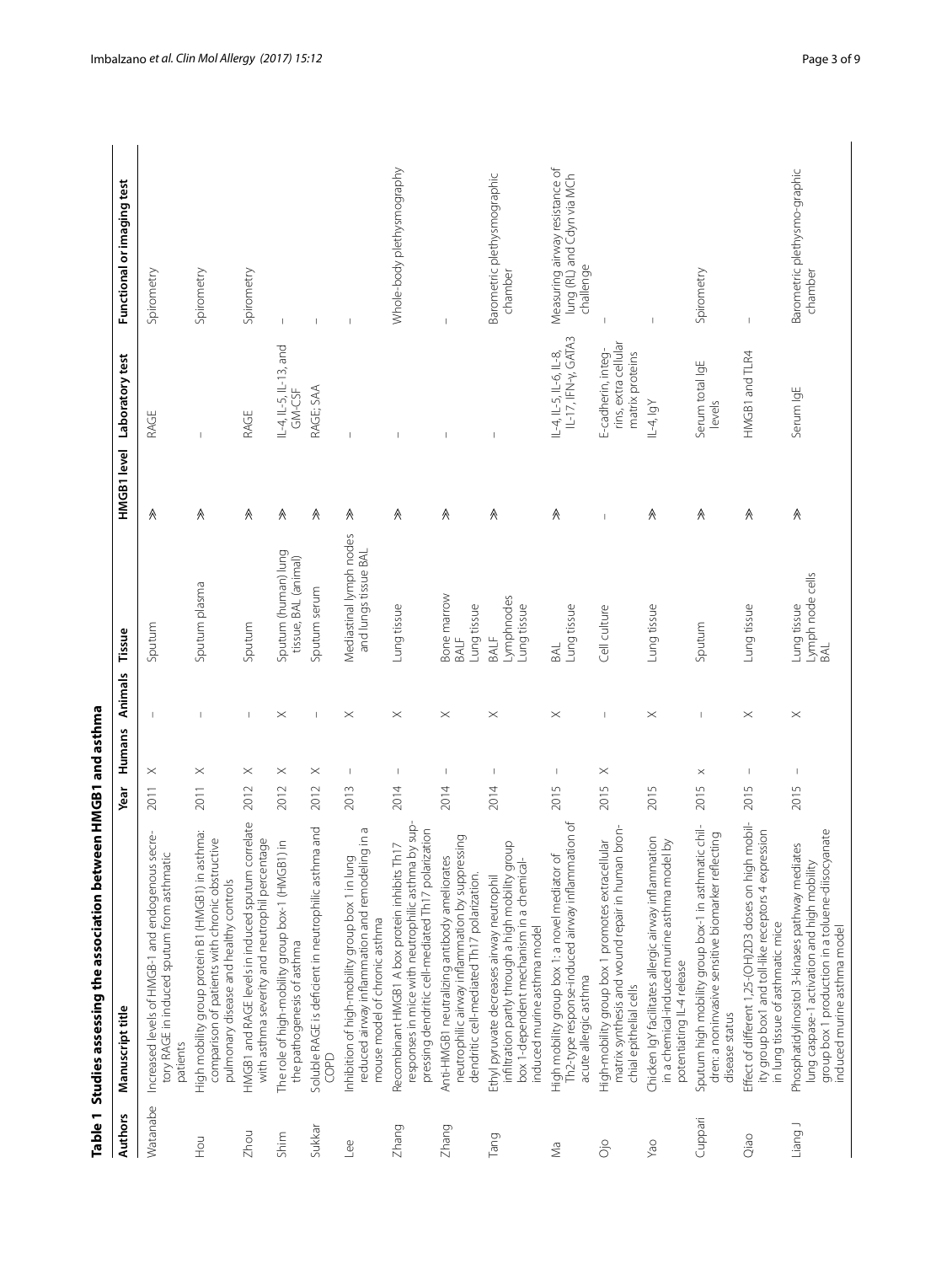|               | Table 1 continued                                                                                                                                                            |        |                            |          |                                                        |   |                                                                                      |                            |
|---------------|------------------------------------------------------------------------------------------------------------------------------------------------------------------------------|--------|----------------------------|----------|--------------------------------------------------------|---|--------------------------------------------------------------------------------------|----------------------------|
|               | Authors Manuscript title                                                                                                                                                     |        | Year Humans Animals Tissue |          |                                                        |   | HMGB1 level Laboratory test                                                          | Functional or imaging test |
| <i>Y</i> puei | HMGB1 binding to receptor for advanced glycation<br>end products enhances inflammatory responses of<br>human bronchial epithelial cells by activating p38<br>VAPK and ERK1/2 | 2015 X |                            |          | Primary culture of human<br>bronchial epithelial cells |   | TNF-a, TSLP, MMP-9,<br>VEGF                                                          | I                          |
| Shim          | high mobility group box-1 in the pathogenesis of<br>Eosinophils modulate CD4(+)T cell responses via<br>asthma                                                                | 2015   |                            | $\times$ | Lung tissue                                            |   | IL-4 and IL-5                                                                        | I                          |
| <b>PoH</b>    | by modulating airway inflammation and activating<br>remodeling in a murine model of chronic asthma<br>HMGB1 contributes to allergen-induced airway<br>lung fibroblasts       | 2015   |                            | $\times$ | Lung tissue<br>BALF                                    | ∧ | $FN - Y, 11 - 5, 11 - 4, 11 - 13,$<br>IL-18, TNF-a, VEGF,<br>active-TGF-B1,<br>MMP-9 |                            |
| Jlah          | Receptor for advanced glycation end products and<br>its ligand high-mobility group box-1 mediate aller-<br>gic airway sensitization and airway inflammation                  | 2014   |                            | $\times$ | Lung tissue                                            | ∧ | <b>LR4-RAGE</b>                                                                      |                            |
|               |                                                                                                                                                                              |        |                            |          |                                                        |   |                                                                                      |                            |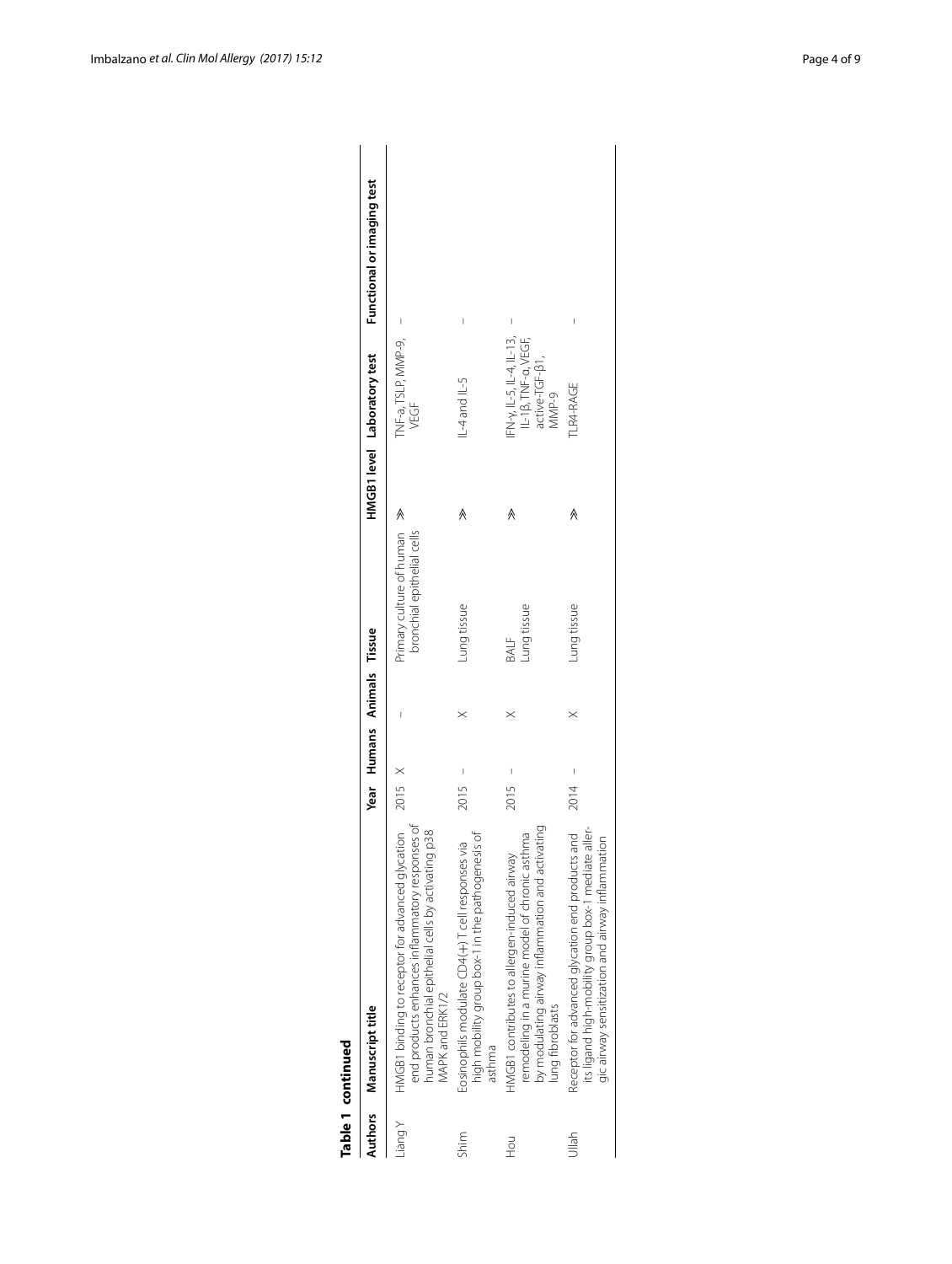esRAGE in the lung and systemically had a signifcant positive correlation. HMGB1 levels were similar in all subject groups, while SAA was undetectable. Thus, they aimed to report whether reduced sRAGE was associated with augmented levels of HMGB1 and SAA, both mediators of neutrophil inflammatory reaction. They observed similar BL levels of HMGB1 in every group speculating that HMGB-1 levels diferences were abrogated by the use of ICS [[15\]](#page-8-3).

Shim et al. in 2012 joined up 50 asthmatics and 15 normal controls. This study confirmed that sputum HMGB1 expression was higher in asthmatics than in healthy controls; sputum HMGB1 expression was signifcantly higher in subjects with sputum eosinophilia than in subjects without sputum eosinophilia. There was a positive correlations between sputum HMGB1 expressions in sputum eosinophilia and sputum TNF-a, IL-5 and IL-13 levels  $[16]$  $[16]$ .

Zhou et al. in 2012 recruited 72 asthmatic patients in treatment and 30 healthy individuals. In induced sputum samples of asthma group was detected an augmented presence of neutrophils, HMGB1 and RAGE levels. In severe asthmatics, the percentage of neutrophils and HMGB1 levels were noticeably higher than in mild and moderate asthmatic patients. The percentage of neutrophils, HMGB1 and RAGE levels were diminished after treatment administration than before treatment adminis‑ tration. It was reported a negative correlations between HMGB1 or RAGE levels and FEV1%, and positive one between HMGB1 or RAGE levels and the percentage of neutrophils [\[17](#page-8-5)].

Liang et al. isolated normal Human bronchial epithelial cells from human lung tissue obtained from four patients undergoing lobectomy. They focused on specific receptor of p38 MAPK, ERK1/2, or PI3-K and showed that HMGB1 increased the expression and secretion of TNF-a, TSLP, MMP-9, and VEGF; this event was dose and time dependent. Elevated expression of RAGE protein was induced by HMGB1. RAGE blockade and p38 MAPK pathway inhibition decreased secretion of TNF-a, VEGF, MMP-9, and TSLP, ERK1/2 inhibition determined a smaller decrease. This study suggested that HMGB1 promotes activities of p38 MAPK and ERK1/2 pathways in bronchial epithelial cells by enhancement of TNF-a, VEGF, MMP-9, and TSLP level [[18](#page-8-6)].

Cuppari et al. enrolled 50 children or adolescents with mild, moderate and severe asthma and 44 healthy children. They showed that sputum HMGB1 levels were signifcantly augmented in patients with asthma compared to healthy ones. Particularly, patients with severe asthma presented higher sputum HMGB1 levels than patients with mild asthma and than moderate asthmatic ones. In addition, total serum IgE levels in the asthmatic group were noticeably elevated than those in the control group and positively correlated to sputum HMGB1. Sputum HMGB1 values were positively related to total IgE levels in children with asthma. It emerged an inverse correlation between sputum HMGB1 levels and lung function indices [[7\]](#page-7-8).

Ojo et al. in 2015 treated human bronchial epithelial cell line with various concentrations of HMGB1 and demonstrated the reduction of E-cadherin and an enhanced scratch wound closure. Then they assessed the impact of glycyrrhizin, an inhibitor of extracellular HMGB1, and demonstrated that it is sufficient to block this efect. Also the addiction of TLR4 or RAGE inhibitors block this efect, so this study demonstrated that TLR4 and RAGE may be required to response to HMGB1. For the frst time, this study demonstrated HMGB1 promotes bronchial epithelial cell wound repair by enhanced production of integrins and ECM proteins. HMGB1 interacted with TLR4 and/or RAGE, actived downstream signaling MAPKs (ERK1/2 and JNK; 2), induced fbronectin, laminin-5(2 chain), 3-integrin. Also the addiction of TLR4 or RAGE inhibitors blocked the production of laminin-5(2chain) and 3integrin. By ERK1/2 and JNK signaling, (possible through SMAD2) the HMGB1-induced wound repair through TGF-receptor1 [\[19](#page-8-7)].

### **HMGB‑1 experimental animal studies**

Shim et al. created an animal model of asthma (mice) to analyse lung tissue and bronchoalveolar lavage (BAL) fuid after an intraperitoneal injection of neutralizing antibodies. They observed that RAGE and TLR2 expression on the CD11b–CD11c+ cells (dendritic cells) augmented importantly in asthmatic animals compared with control ones and these changes were incredibly attenuated by the injection of HMGB1 neutralizing antibodies  $[16]$  $[16]$ .

Lee et al. in 2013 created a animal model (mice) of chronic asthma in order to demonstrate that the inhibition of HMGB1 expression decreased airway inflammation, mucus generation, and collagen production in lung tissues. The count of  $CD4+T$  helper (Th) cells in the mediastinal lymph nodes and lungs demonstrated that Th<sub>17</sub> had a greater increase than Th<sub>2</sub> cells and Th<sub>1</sub> cells in OVA-immunized mice; moreover Th1, Th2, and Th17 cells got lower in anti-HMGB1 antibody (Ab)-treated animals. In OVA-immunized mice, TLR-2 and TLR-4 expression, but not RAGE expression, was expressed ex novo in the lungs and diminished after anti-HMGB1 Ab administration [[20](#page-8-8)].

Ullah et al. in 2014 investigated TLR4 and RAGE interaction in a house dust mite asthma mice model. They demonstrated that the shortage of RAGE reduced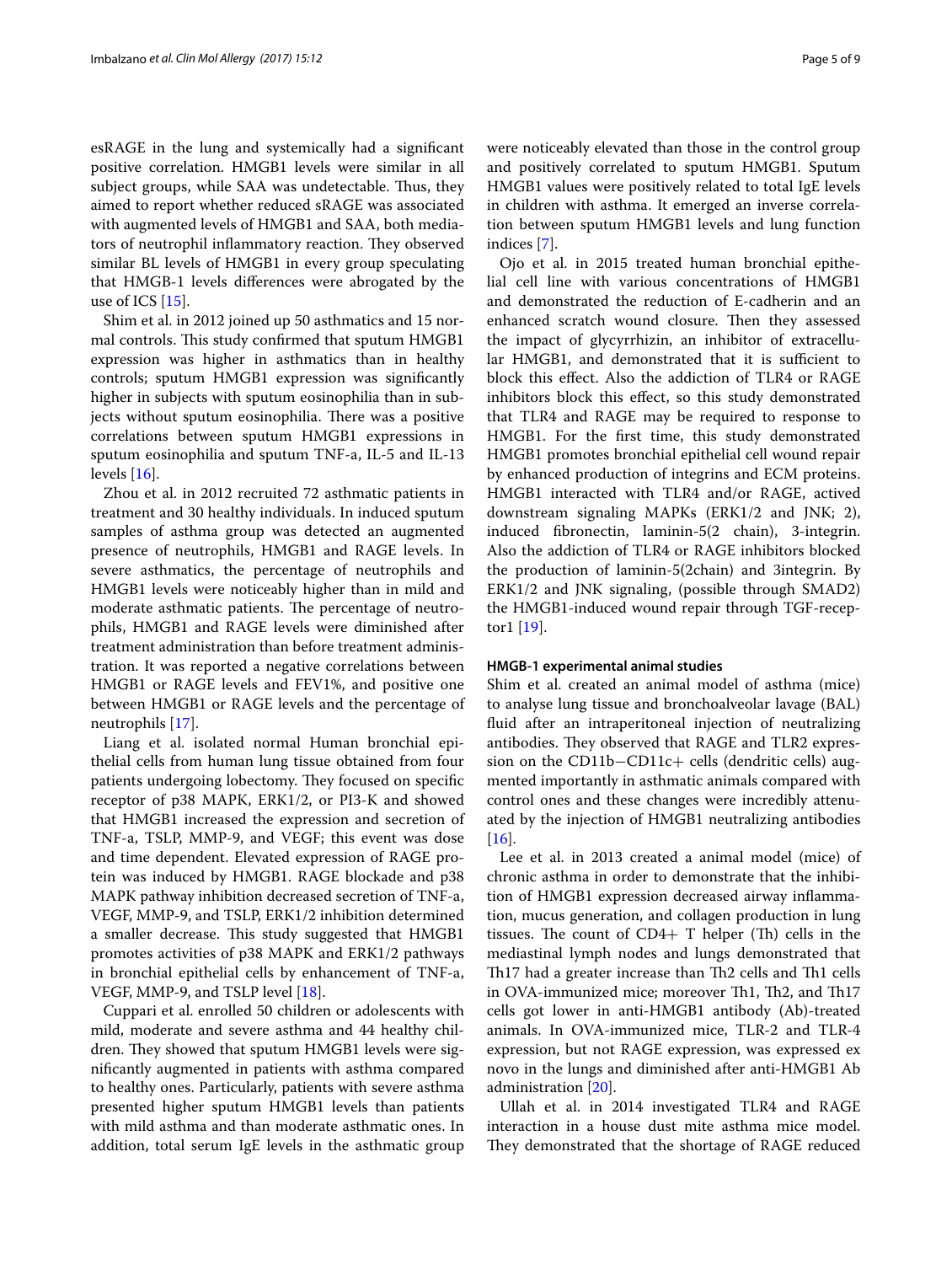the allergic airway infammation but in absence of both RAGE and TLR4 there was not further reduction in inflammatory response. The release of HMGB1 from the airway epithelium obtained in a biphasic way, lead to the sequential activation of TLR4 then RAGE and was followed by the downstream of IL-1a, and the upstream of IL-25 and IL-33 production. They, also, demonstrated that Immunoneutralization of HMGB1 reduced allergic airway infammation [[21\]](#page-8-9).

Qiao et al. investigated the consequence of diferent doses of 1,25-(OH)2D3 on airway remodelling and on the expression of HMGB1 and TLR4 in a mice model. They used groups of 10 mice: a control, an asthmatic and  $1,25-(OH)2D3$  low, middle, high dose group. There was a higher expression of HMGB1 and TLR4 mRNAs in the lungs of asthmatic group than in control one. The expression of HMGB1 and TLR4 mRNAs in 1,25-(OH)2D3 low and middle dose groups was considerably lower than the asthma group and higher than the control one; the high dose group had an augmented expression of HMGB1 and TLR4 mRNAs compared to the asthmatic group [\[22](#page-8-10)].

Tang et al. in 2014, made a toluene-2,4-diisocyanate (TDI)-induced murine asthma model, dominated by granulocytic infammation and explored the role of ethyl pyruvate (EP) on this model. Their paper demonstrated the capability of EP in suppressing inflammation in the peribronchial and perivascular lung structure and in reducing the amount of neutrophils in BAL. Levels of HMGB1 were signifcantly higher in TDI induced murine asthma model and EP treatment down-regulated HMGB1 in a dose-dependent manner [\[23](#page-8-11)].

Zhang et al. thanks to their previous observation in a murine model of neutrophilic asthma of positive correlation between the increase in HMGB1 expression and Th17-mediated airway inflammation, speculated that HMGB1 promoted the production of Th17 polarizationrelated factors, and that HMGB1 blocking inhibited the Th<sub>17</sub> response. They assessed that rHMGB1-stimulated DCs secreted IL-23, in vitro, that act as a Th17 polarization factor. IL-23 antibody, added in the culture, reduced the IL-17A expression level and the percentage of IL-17+ CD4+ T cells, suggesting that the IL-17 expression level was dependent upon rHMGB1 and potentially regulated by the endogenous production of IL-23 by BMDCs. They showed that anti-HMGB1 IgG decreased HMGB1 expression, levels of neutrophilic infammation in lung tissue, in BALF by decreased levels of Th17-related cytokines (IL-23 and IL-17A) [\[24](#page-8-12), [25](#page-8-13)].

Shim et al. considered eosinophils, dendritic, and CD4+ T cells obtained from a mice model of asthma. They demonstrated that HMGB1 levels were higher in the supernatant of the eosinophil culture stimulated with IL-5. On the contrary, anti-HMGB1 antibodies

significantly decreased IL-4 and IL-5 levels in the supernatant of  $CD4+T$  cells co-cultured with DCs [\[26](#page-8-14)].

Yao et al. in 2015 investigated the role of HMGB1 in TDI-induced asthma with the IgY anti-HMGB1 antibody. They used a TDI-induced asthmatic murine model, measured levels of IFNg, IL-4, IL-5, IL-13, IL-17A and TNF-a in supernatants of cultured lymphocytes and accomplished pulmonary histopathological examination. They found that IgY could augment cytokine release in asthma [[27\]](#page-8-15).

Liang et al. in 2015, using a TDI-induced murine asthma model, demonstrated that caspase-1 activation and HMGB1 production was mediated by Phosphatidylinositol 3-kinases (PI3Ks); this study also assessed the role of LY294002 a specific inhibitor of PI3K. They considered lymphocytes by cervical lymphonodes, total serum IgE, Bronchoalveolar lavage (BAL), lung histopathology. First, they proved administration of LY294002 abolished the TDI induced elevated p-Akt expression, involved in downstream of PI3K signal pathway. Level serum IgE was signifcantly increased in TDI-induced murine asthma model, as well as IL-4 in supernatant of cultured lymphocytes, the number of infammatory cells and the protein level of HMGB1 in BAL fuid and lung tissue. These changes in both BALF and lung tissue were reversed after LY294002 treatment. HMGB1 trans-located from the nuclei to the cytoplasm after TDI challenge; both the higher protein expression and nucleocytoplasmic translocation of HMGB1 were diminished after LY294002 adminstration. In TDI-induced murine asthma model, caspase-1 was activated after TDI exposure; after LY294002 adminstration was found abnormal distribution of cleaved caspase-1 but not procaspase-1, so the role of this specifc inhibitor was established in the cleavage process of caspase-1 rather than increasing its protein expression. Also they detected higher level of IL-1b after TDI exposure, and showed that LY294002 administration reduced this TDI induced IL-1b expression in the cytoplasm [\[28](#page-8-16)].

Ma et al. reported that levels of HMGB1 in BALF and lung tissue of asthmatic mice were significantly augmented than controls. HMGB1 injection was correlated to increased mucus production and presence of eosinophils and neutrophils in the airways together with a decreased pulmonary function, to increased levels of IL-4, IL-5, IL-6, IL-8 and IL-17 and reduction of IFN-γ in the BALF and lung tissue, enhanced GATA3 expression of Th2 cells and attenuated T-bet expression of Th1 cells. These effects could be reversed after inhibiting HMGB1 [[29\]](#page-8-17).

Finally in 2015 Hou et al. elaborated a mice model of chronic asthma (which have a considerably high HMGB1 expression) in order to consider the efects of HMGB1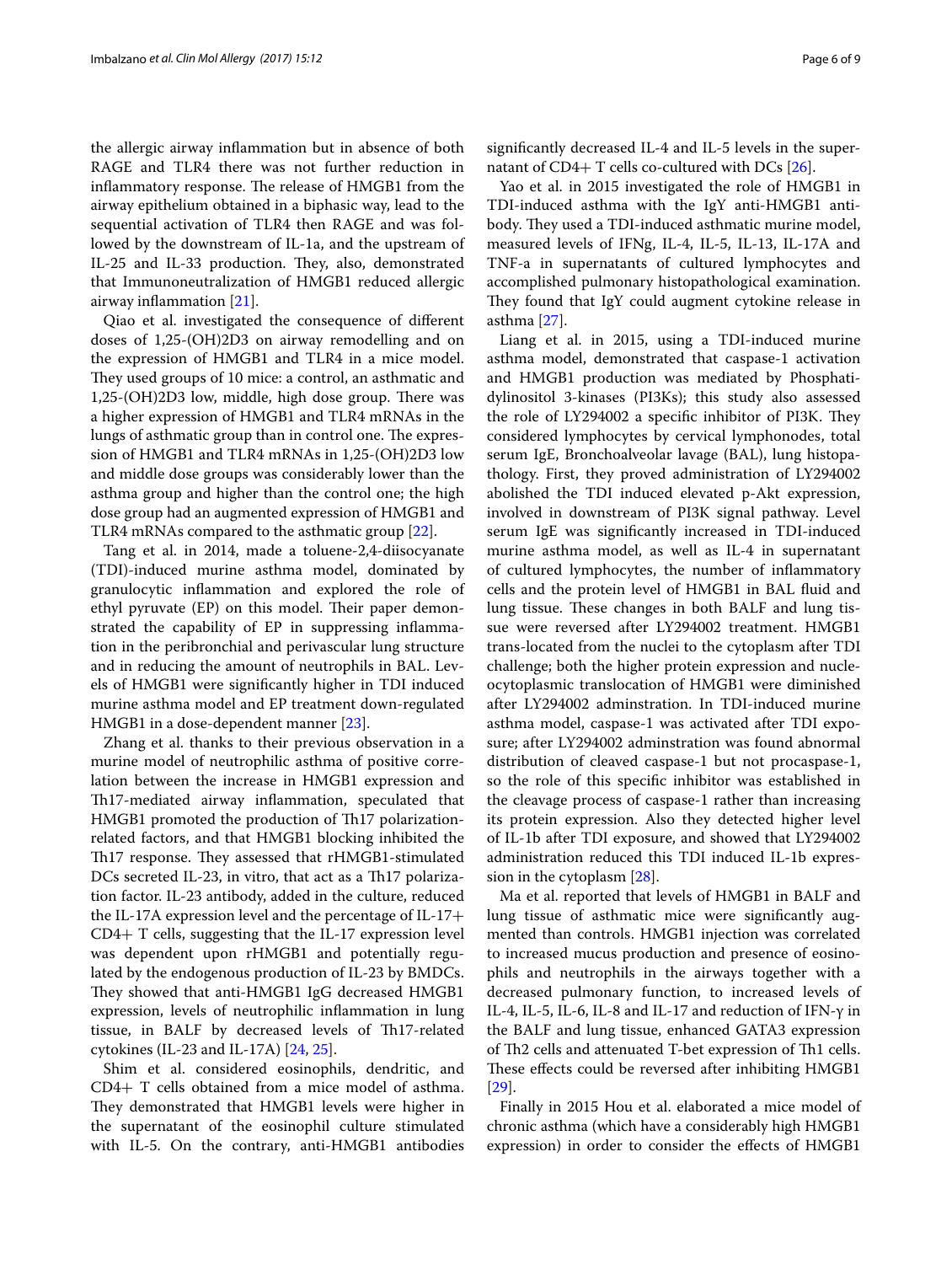on airway responsiveness and re-modeling. They administered to the mice anti-HMGB1 antibody therapy. The anti-HMGB1 antibody animals exhibited diminished levels of IgE, infammatory cytokines and infammatory cell accumulation, airway hyperresponsiveness (AHR), mucus generation, smooth muscle thickness and lung collagen levels [[30\]](#page-8-18).

# **Discussion**

Many studies demonstrated that HMGB1 is actively released extracellularly from cells belonging to the immune system or passively released from damaged cells [\[6\]](#page-7-5). In addition to its nuclear functions, HMGB1 has extracellular activity; i.e. HMGB1 can have a role in a danger associated molecular pattern (DAMPs) [[31](#page-8-19), [32](#page-8-20)]. DAMPs, are part of the alarmins group; they are warning signals which are secreted from permanently damaged cells. Their function is to "alert" the immune system by activating the "inflammasome" through the interaction with the pattern recognition receptors (PRRs) situated on the plasma membrane, inside endosomes after endocytosis and in the cytosol (i.e. toll-like receptors), advanced glycosylation end product-specifc receptor

RAGE (receptor for advanced glycation end products), RIG-I-like receptors, NOD1-like receptors, and AIM2like receptors  $[9, 10]$  $[9, 10]$  $[9, 10]$  $[9, 10]$ . HMGB-1 in the nucleus play different roles such as DNA replication, repair, recombination, transcription, apoptosis and it have also genomic stabil‑ ity. It also have important functions outside the cell in inflammation, immunity, as a signal for cell growth, proliferation and death [[33,](#page-8-21) [34](#page-8-22)].

The variety of results obtained suggests that HMGB1 is an important protein which regulates many receptors involved in the phosphorylation and in the synthesis of glycation end products by interacting with RAGE and toll-like receptors (TRL). These receptors lead to an increase of some cytokines, i.e. TNF-alpha, IL-4 and IL-6, that characterise an innate inflammatory response. Thus, an increase of HMGB1 has been linked to many inflammatory diseases such as allergic asthma, diabetes, atherosclerosis and heart failure [\[35](#page-8-23)].

In fact, as illustrated in Fig. [1,](#page-6-0) recent studies have shown the interaction of HMGB1 with RAGE, TLR2, and TLR4 that transduces intracellular signals that activate protein kinases (MAPKs) and nuclear factor kappaB (NF-kB), which lead to the activation and the release of

<span id="page-6-0"></span>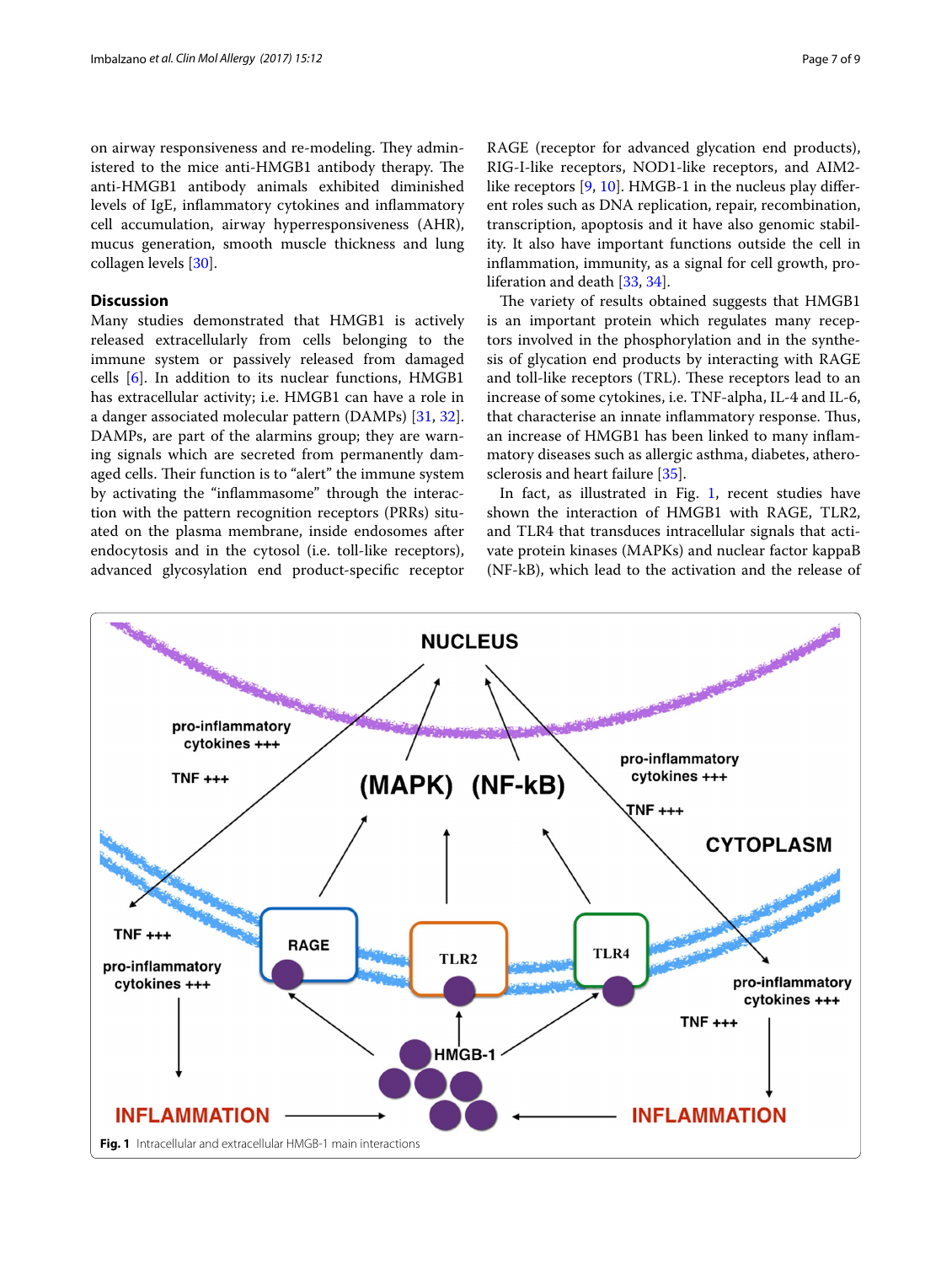pro-infammatory cytokines (e.g., TNF and Interleukins) [[36,](#page-8-24) [37](#page-8-25)].

Furthermore, recent researches have clarifed the role of the immune system thanks to the analysis of two characteristic cytokines, IL-4 and IL-13, secreted by T helper type 2 cells (Th2), basophils and mastocytes typical of allergic immunity, leading to pathological conditions such as asthma and allergy. In particular IL-4Rα, a subunit in cognate receptors with IL-4, activate signal transducer and transcription of factor-6 (STAT-6), important for IL-4 release from antigen-stimulated, which play a predominant role in the immune system [[36](#page-8-24), [37\]](#page-8-25).

Recently, it has been observed that IL-4, IL-13 and STAT6 are fundamental in the progression of airway hyper-responsiveness, infammation, as well as mucus production in Th<sub>2</sub> asthma. Additionally, more studies demonstrated that IL-4Rα subunit and others receptors, are activators of STAT-6. Consequently, it was reported that IL-4/STAT-6 pathway is involved in asthma pathogenesis because STAT-6 activation lead to the differentiation of naïve T-cells into Th2 effector cells, and it regulates the production of Th2 chemokine induced by IL-4 and IL-13 [[38,](#page-8-26) [39\]](#page-8-27).

What emerged from this literature review was the confirmation of HMGB-1 involvement in diseases characterised by chronic infammation, especially in pulmonary pathologies. In a previous literature review we demonstrated how HMGB-1 levels were augmented in diferent tissues of smokers and COPD patients [[8\]](#page-7-10). Severe asthma subjects had higher sputum levels of HMGB-1 than moderate and mild patients. These findings suggest a potential role of the alarmin in being a stadiation method and a marker of therapeutic efficacy. Sputum analysis is a non-invasive cheap methodology which could be useful in clinical practice as a disease screening procedure. Furthermore asthmatic population have augmented levels of the protein in serum too compared to normal subjects. On the other hand animals studies also demonstrated that treating asthma with drugs known to lower HMGB-1 levels or with anti-HMGB-1 antibodies ameliorate ani‑ mals condition and decrease in situ inflammatory markers. This model should be applied on humans in order to confirm these results in vivo. Bronchostenosis mechanism, fundamental in the asthmatic disease, could be sustained and modulated by this alarmin. Data obtained and collected in this review indicate that HMGB1 is a potential therapeutic target of allergic asthma, nevertheless it is difficult to detect its levels, because it is a nuclear protein. Therefore future studies could be focused on the detection and the consequent blockage of HMGB-1 receptors, such as STAT-6 and in order to decrease HMGB1 expression.

In conclusion detecting levels of HMGB-1 in order to use it as disease marker and inhibiting HMGB1 in humans to contrast infammation should be the aims for future further studies.

### **Authors' contributions**

SG and EI designed the study, made data analysis and interpretation, and revised the manuscript. MC, SQ and TC carried out the bibliographic search, contributed to the draft of the manuscript. EDS made data interpretation and contributed to fgure and tables. MC wrote and coordinated the draft of the manuscript. All authors read and approved the fnal manuscript.

### **Author details**

<sup>1</sup> Department of Clinical and Experimental Medicine, University of Messina, Messina, Italy. <sup>2</sup> IBIM-CNR Institute of Biomedicine and Molecular Immunology, National Research Council, 90100 Palermo, Italy.<sup>3</sup> School and Operative Unit of Allergy and Clinical Immunology, Department of Clinical and Experimental Medicine, University of Messina, Messina, Italy.

### **Acknowledgements**

Not applicable.

### **Competing interests**

The authors declare that they have no competing interests.

### **Publisher's Note**

Springer Nature remains neutral with regard to jurisdictional claims in published maps and institutional afliations.

Received: 13 April 2017 Accepted: 30 May 2017 Published online: 14 June 2017

### **References**

- <span id="page-7-0"></span>1. Goodwin GH, Johns EW. Are the high mobility group non-histone chromosomal proteins associated with 'active' chromatin? Biochim Biophys Acta. 1978;519:279–84.
- <span id="page-7-1"></span>2. Sohun M, Shen H. The implication and potential applications of high-mobility group box 1 protein in breast cancer. Ann Transl Med. 2016;4:217.
- <span id="page-7-2"></span>3. Landsman D, Bustin M. A signature for the HMG-1 box DNA-binding proteins. Bioessays. 1993;15:539–46.
- <span id="page-7-3"></span>4. Chung HW, Lim JB, Jang S, Lee KJ, Park KH, Song SY. Serum high mobility group box-1 is a powerful diagnostic and prognostic biomarker for pancreatic ductal adenocarcinoma. Cancer Sci. 2012;103:1714–21.
- <span id="page-7-4"></span>5. Romani M, Rodman TC, Vidali G, Bustin M. Serological analysis of species specifcity in the high mobility group chromosomal proteins. J Biol Chem. 1979;254:2918–22.
- <span id="page-7-5"></span>6. Cavone L, Cuppari C, Manti S, Grasso L, Arrigo T, Calamai L, Salpietro C, Chiarugi A. Increase in the level of proinfammatory cytokine HMGB1 in nasal fuids of patients with rhinitis and its sequestration by glycyrrhizin induces eosinophil cell death. Clin Exp Otorhinolaryngol. 2015;8:123–8.
- <span id="page-7-8"></span>7. Cuppari C, Manti S, Chirico V, Caruso R, Salpietro V, Giacchi V, Lagana F, Arrigo T, Salpietro C, Leonardi S. Sputum high mobility group box-1 in asthmatic children: a noninvasive sensitive biomarker refecting disease status. Ann Allergy Asthma Immunol. 2015;115:103–7.
- <span id="page-7-10"></span>8. Gangemi S, Casciaro M, Trapani G, Quartuccio S, Navarra M, Pioggia G, Imbalzano E. Association between HMGB1 and COPD: a systematic review. Mediat Infamm. 2015;2015:164913.
- <span id="page-7-9"></span>9. Pouwels SD, Nawijn MC, Bathoorn E, Riezebos-Brilman A, van Oosterhout AJ, Kerstjens HA, Heijink IH. Increased serum levels of LL37, HMGB1 and S100A9 during exacerbation in COPD patients. Eur Respir J. 2015;45:1482–5.
- <span id="page-7-6"></span>10. Samy RP, Lim LH. DAMPs and infuenza virus infection in ageing. Ageing Res Rev. 2015;24:83–97.
- <span id="page-7-7"></span>11. Global Initiative for Asthma. Global strategy for asthma management and prevention. 2017. [http://www.ginasthma.org.](http://www.ginasthma.org) Accessed 25 Mar 2017.